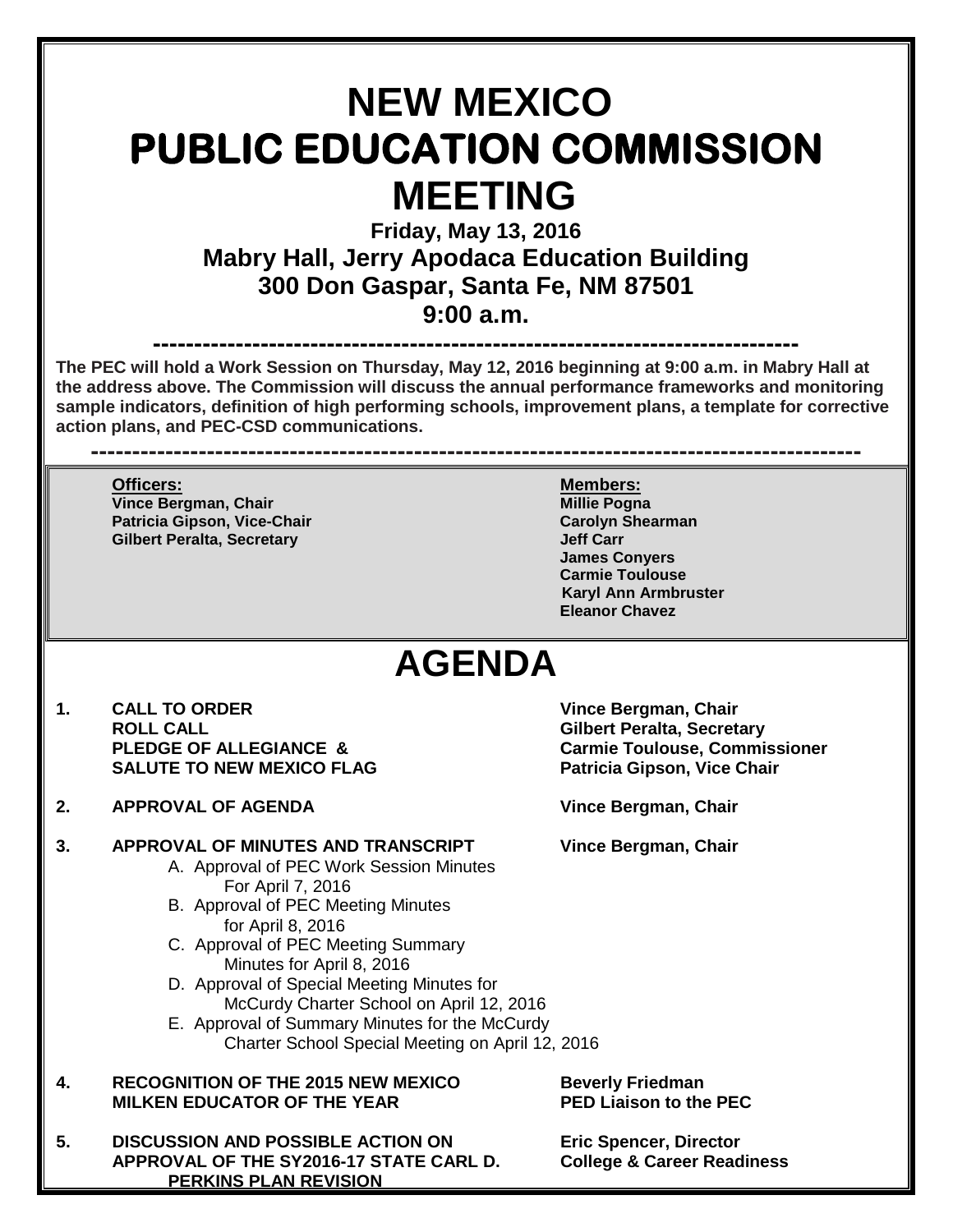#### **6. DISCUSSION AND POSSIBLE ACTION ON Katie Poulos, Director**<br>CHARTER SCHOOL AMENDMENTS **Charter School Division CHARTER SCHOOL AMENDMENTS Charter School Division**

(All amendments will be to the school's charter)

- A. School of Dreams Academy
	- a. Enrollment Cap Increase
	- b. Grade Level Increase
	- c. Night School Amendment
- B. Walatowa Charter School
	- a. New School Site
		- b. Grade Level Increase
		- c. Enrollment Cap Increase
		- d. Amend Charter Goals
- C. Taos Integrated School for the Arts
	- a. New School Site
	- b. Length of School Day and Year
- D. North Valley Academy Charter School
	- a. Enrollment Cap Increase

### **7. DISCUSSION AND POSSIBLE ACTION ON NEWLY Vince Bergman, Chair NEGOTIATED PERFORMANCE CONTRACTS AND PERFORMANCE FRAMEWORKS**

- A. Carinos de Los Ninos Charter School, Cordova
- B. The Great Academy, Albuquerque
- C. Red River Valley Charter, Red River
- D. J. Paul Taylor Academy, Las Cruces
- E. Roots & Wings Community School, Questa
- F. Media Arts Collaborative Charter School, Albuquerque
- G. North Valley Academy Charter School, Los Ranchos de Albuquerque

### **8. DISCUSSION AND POSSIBLE ACTION ON Vince Bergman, Chair PERFORMANCE CONTRACT PROTOCOL**

A. Signature Page

#### **9. DISCUSSION AND POSSIBLE ACTION ON A Vince Bergman, Chair DEFINITION OF HIGH PERFORMING SCHOOLS**

#### **10. REPORT FROM OPTIONS FOR PARENTS & THE Katie Poulos, Director CHARTER SCHOOL DIVISION--DISCUSSION AND Charter School Division POSSIBLE ACTIONS**

- A. Schools of Concern **(Actions may include requiring a corrective action plan and the potential of a suspension or revocation of the school's charter)**
- B. School Governance Changes a. Creative Education Preparatory Institute (CEPi)
- C. Summary Report on Charter School Audits for FY-2014 and FY-2015

### **11. DISCUSSION AND POSSIBLE ACTION ON Vince Bergman, Chair RENEWAL APPLICATION TIMELINE FOR 2016**

**12. DISCUSSION AND POSSIBLE ACTION ON CHARTER Vince Bergman, Chair SCHOOL IMPROVEMENT PLANS AND CHARTER CONTRACT PROVISIONS RELATING TO IMPROVEMENT PLANS**